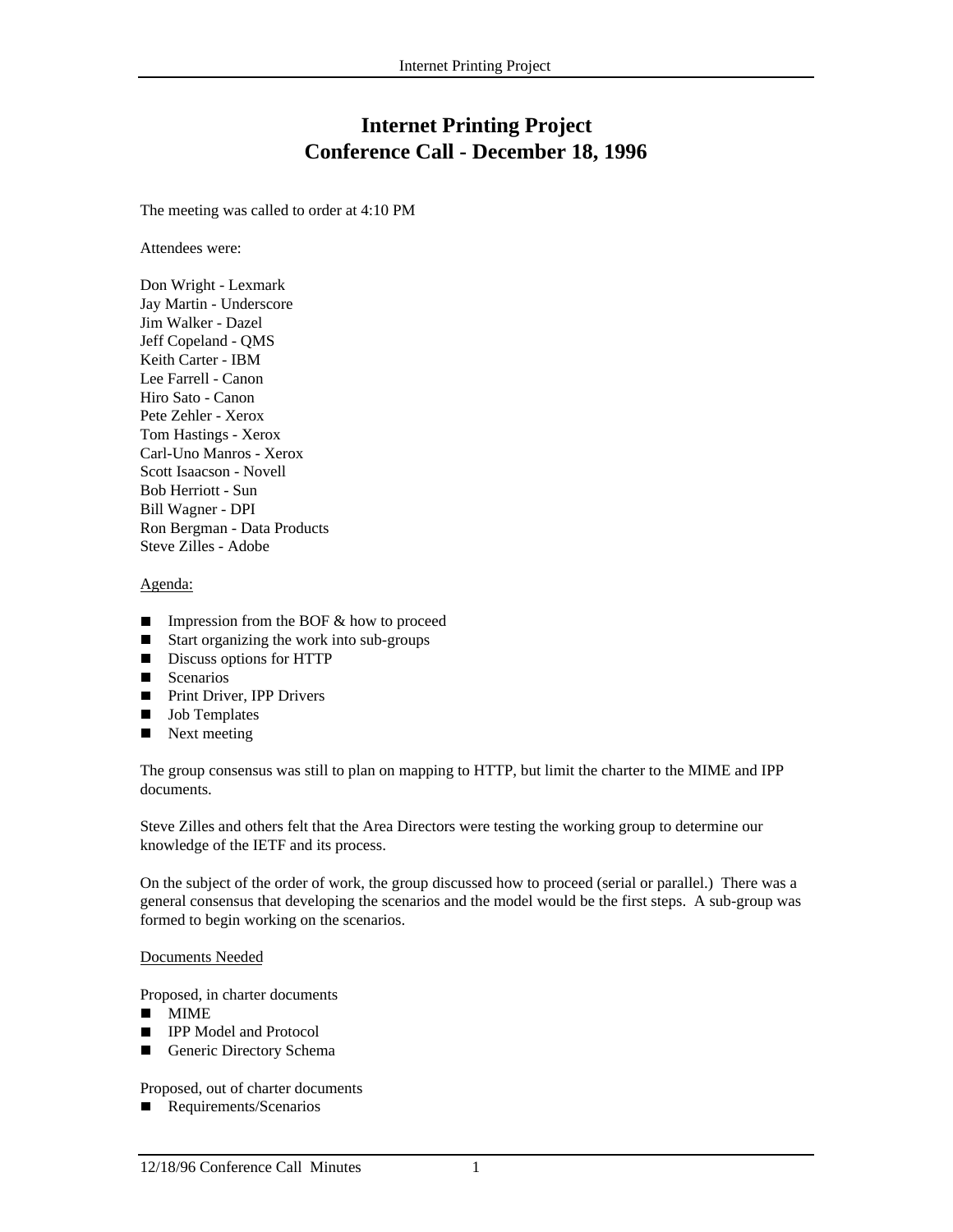- **n** HTTP Mapping
- **n** LDAP Mapping

## Sub-groups

- 1) Model (Attribute/Templates)
	- Bob Herriott<br>■ Scott Isaacso
	- Scott Isaacson (whip)<br>■ Steve Zilles
	- Steve Zilles
	- Keith Carter<br>■ Tom Hasting
	- Tom Hasting
	- **n** Peter Z
	- **IK Martin**
- 2) MIME
	- $\blacksquare$  Bob Herriott (whip)
	- **n** Jeff Copeland
	- Ron Bergman<br>■ Roger Debry
	- Roger Debry
- 3) Directory
	- Scott Isaacson<br>■ IK Martin
	- JK Martin<br>■ Keith Cart
	- Keith Carter (whip)
	- Carl-Uno Manros
- 4) Security
	- Carl-Uno Manros (whip)<br>■ Roger Debry
	- Roger Debry
- 5) HTTP Mapping
	- Don Wright<br>■ Roger Debry
	- Roger Debry (whip)
- 6) Prototyping
	- Scott Isaacson<br>■ Roger Debry
	- Roger Debry<br>■ Keith Carter
	- Keith Carter<br>■ JK Martin
	- **JK** Martin
- 7) Scenarios (Drivers)
	- **n** Peter Z
	- Carl-Uno Maros<br>■ Keith Carter
	- E Keith Carter
	- $\blacksquare$  JK Martin (whip)
	- Bob Herriott
	- Don Wright<br>■ Scott Isaacso
	- Scott Isaacson<br>■ Bill Wagner
	- Bill Wagner
- 8) RFC1179
	- There was no interest in forming a sub-group for this area.